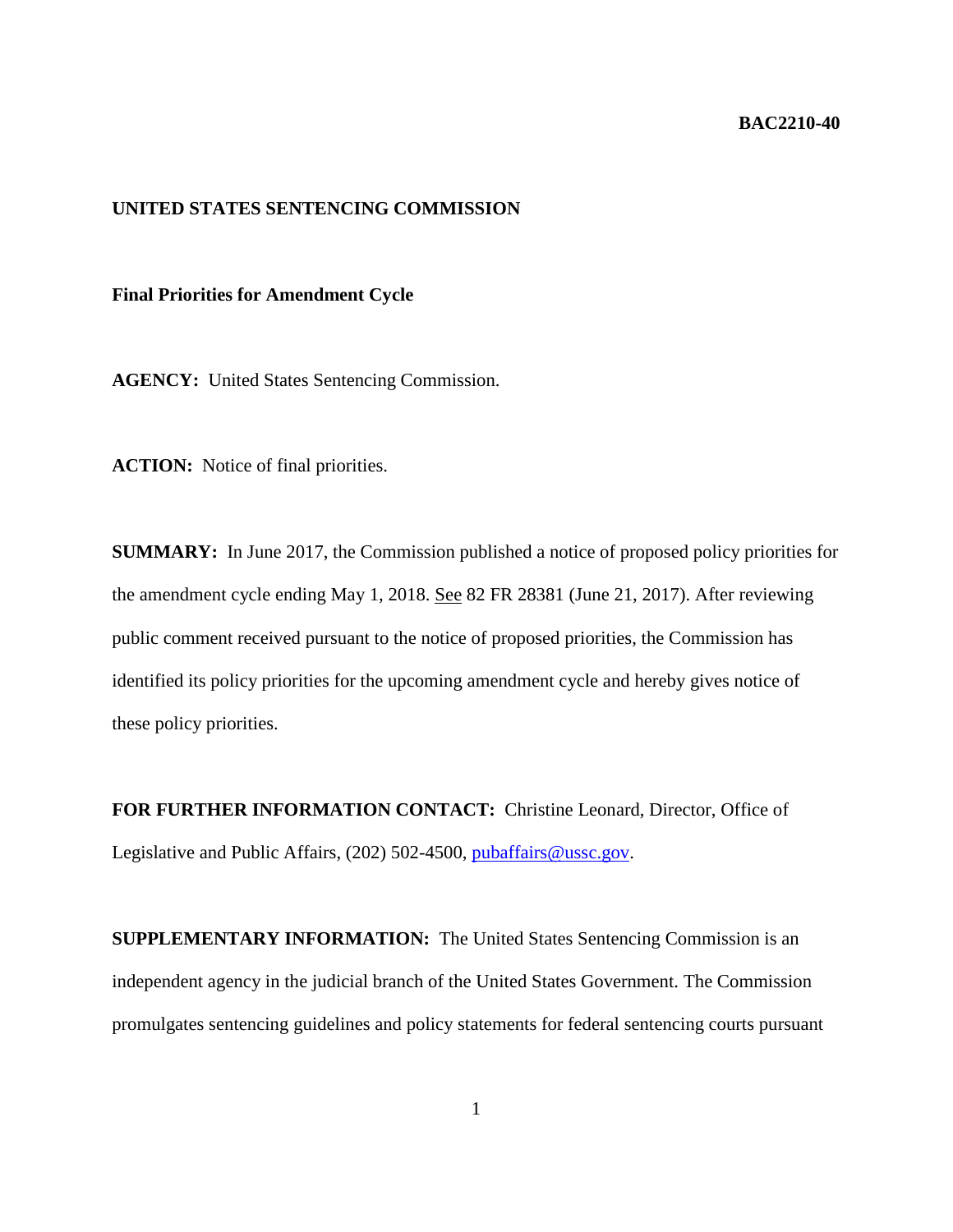to 28 U.S.C. § 994(a). The Commission also periodically reviews and revises previously promulgated guidelines pursuant to 28 U.S.C. § 994(o) and submits guideline amendments to Congress not later than the first day of May each year pursuant to 28 U.S.C. § 994(p).

As part of its statutory authority and responsibility to analyze sentencing issues, including operation of the federal sentencing guidelines, the Commission has identified its policy priorities for the amendment cycle ending May 1, 2018. Other factors, such as legislation requiring Commission action, may affect the Commission's ability to complete work on any or all identified priorities by May 1, 2018. Accordingly, the Commission may continue work on any or all identified priorities after that date or may decide not to pursue one or more identified priorities.

Pursuant to 28 U.S.C. § 994(g), the Commission intends to consider the issue of reducing costs of incarceration and overcapacity of prisons, to the extent it is relevant to any identified priority.

The Commission has identified the following priorities:

(1) Continuation of its multiyear examination of the structure of the guidelines post-Booker and consideration of legislative recommendations or guideline amendments to simplify the guidelines, while promoting proportionality and reducing sentencing disparities, and to account appropriately for the defendant's role, culpability, and relevant conduct.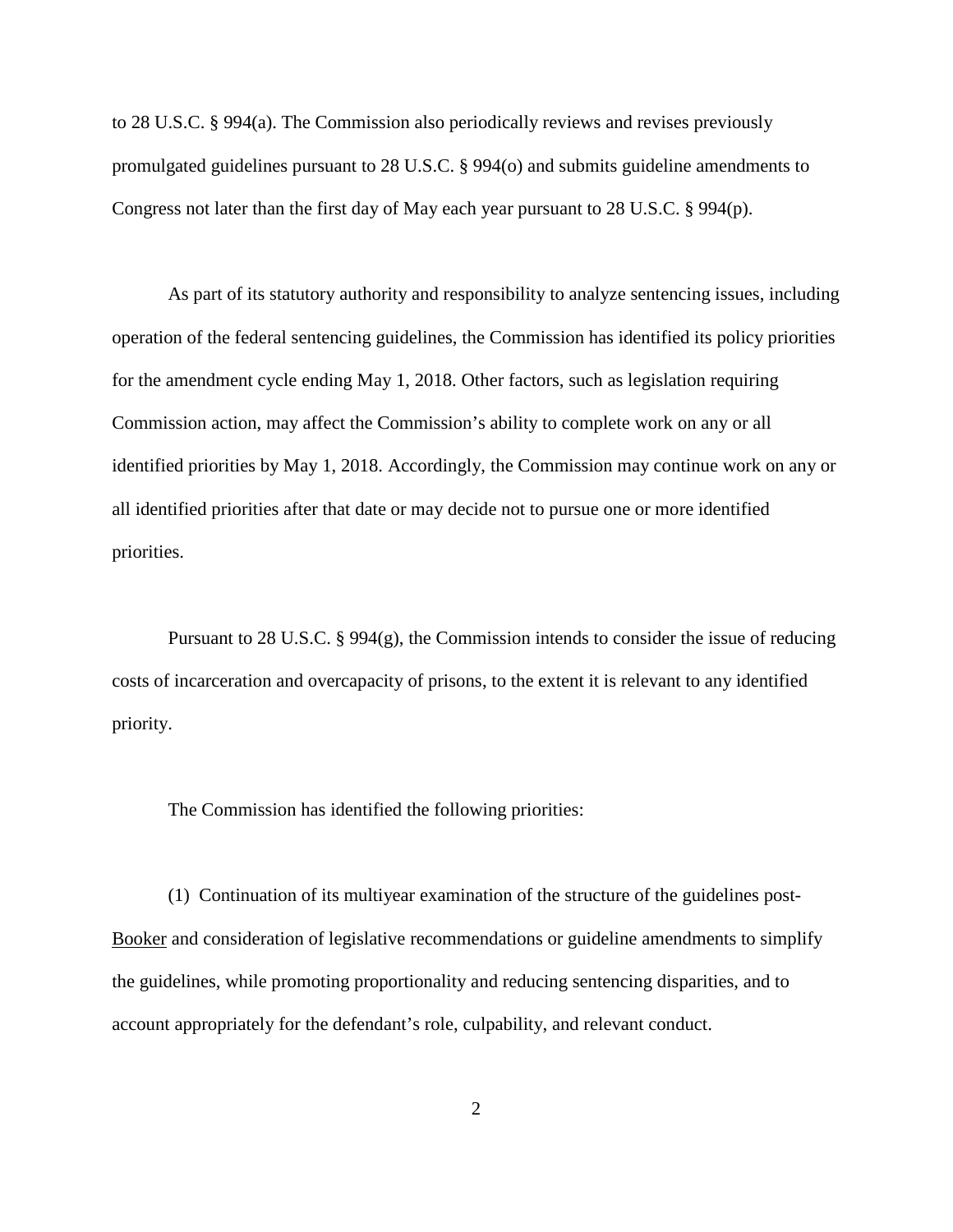(2) Continuation of its multiyear study of offenses involving synthetic cathinones (such as methylone, MDPV, and mephedrone) and synthetic cannabinoids (such as JWH-018 and AM-2201), as well as tetrahydrocannabinol (THC), fentanyl, and fentanyl analogues, and consideration of appropriate guideline amendments, including simplifying the determination of the most closely related substance under Application Note 6 of the Commentary to §2D1.1.

(3) Continuation of its work with Congress and others to implement the recommendations of the Commission's 2016 report to Congress, Career Offender Sentencing Enhancements, including its recommendations to revise the career offender directive at 28 U.S.C. § 994(h) to focus on offenders who have committed at least one "crime of violence" and to adopt a uniform definition of "crime of violence" applicable to the guidelines and other recidivist statutory provisions.

(4) Continuation of its work with Congress and others to implement the recommendations of the Commission's 2011 report to Congress, Mandatory Minimum Penalties in the Federal Criminal Justice System—including its recommendations regarding the severity and scope of mandatory minimum penalties, consideration of expanding the "safety valve" at 18 U.S.C. § 3553(f), and elimination of the mandatory "stacking" of penalties under 18 U.S.C. § 924(c)—and preparation of a series of publications updating the data in the report.

3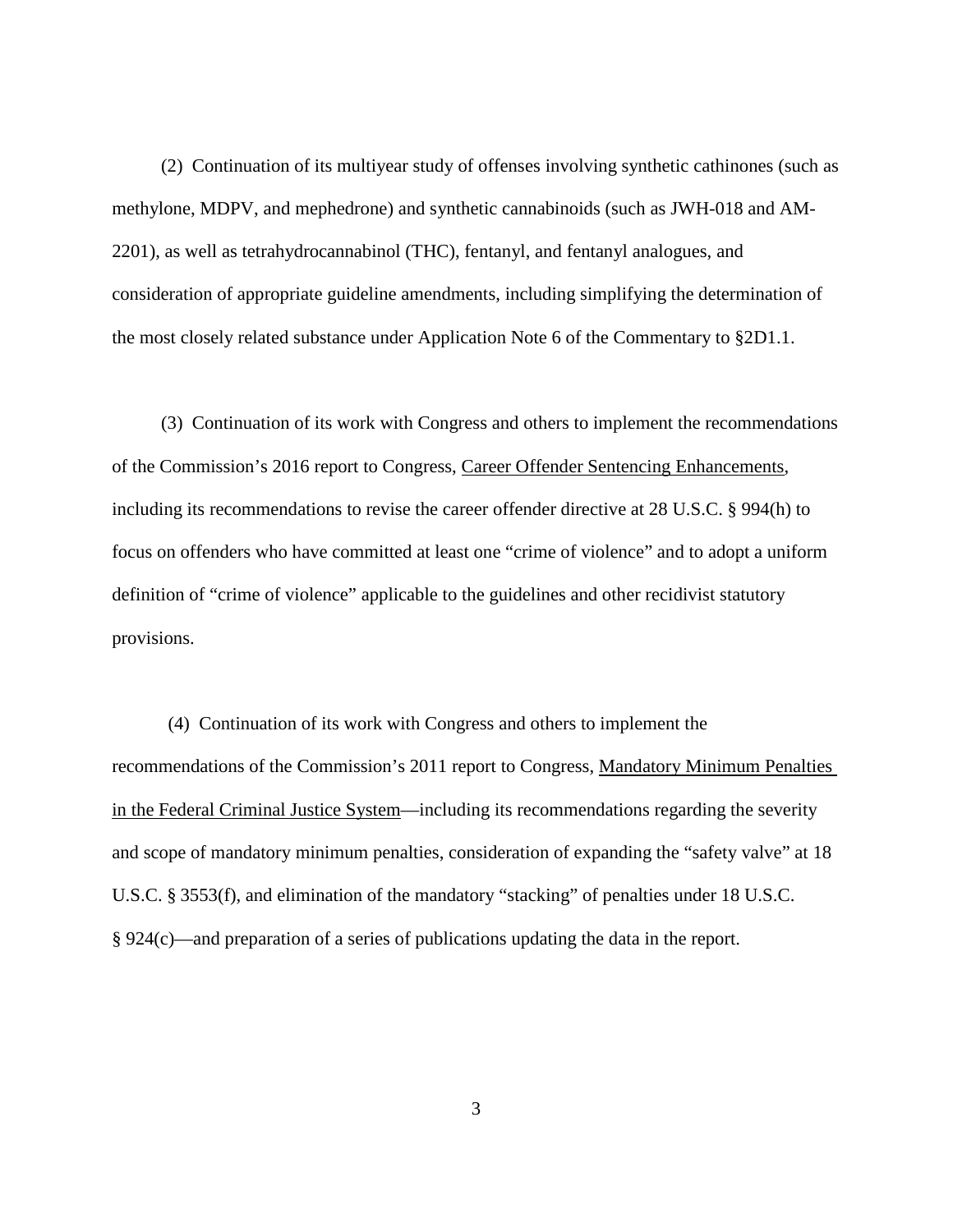(5) Continuation of its comprehensive, multiyear study of recidivism, including the circumstances that correlate with increased or reduced recidivism; consideration of developing recommendations to reduce incarceration costs and prison overcapacity, and to promote effective reentry programs; and consideration of appropriate guideline amendments, including revising Chapter Four and Chapter Five (A) to lower guideline ranges for "first offenders" and (B) to increase the availability of alternatives to incarceration for such offenders at the lower levels of the Sentencing Table.

(6) Implementation of the Bipartisan Budget Act of 2015, Pub. L. 114–74, and other legislation warranting Commission action.

(7) Continuation of its study of the May 2016 Report of the Commission's Tribal Issues Advisory Group and consideration of appropriate guideline amendments, including (A) revising how tribal court convictions are addressed in Chapter Four and (B) providing a definition of "court protection order" that would apply throughout the guidelines.

(8) Continuation of its examination of Chapter Four, Part A (Criminal History) and consideration of amendments to revise how the guidelines (A) treat convictions for offenses committed prior to age eighteen; (B) treat revocations under §4A1.2(k) when the original sentence would not otherwise receive criminal history points because it is outside the time periods in  $§4A1.2(d)(2)$  and (e); and (C) account in  $§4A1.3$  for instances in which the time actually served was substantially less than the length of the sentence imposed for a conviction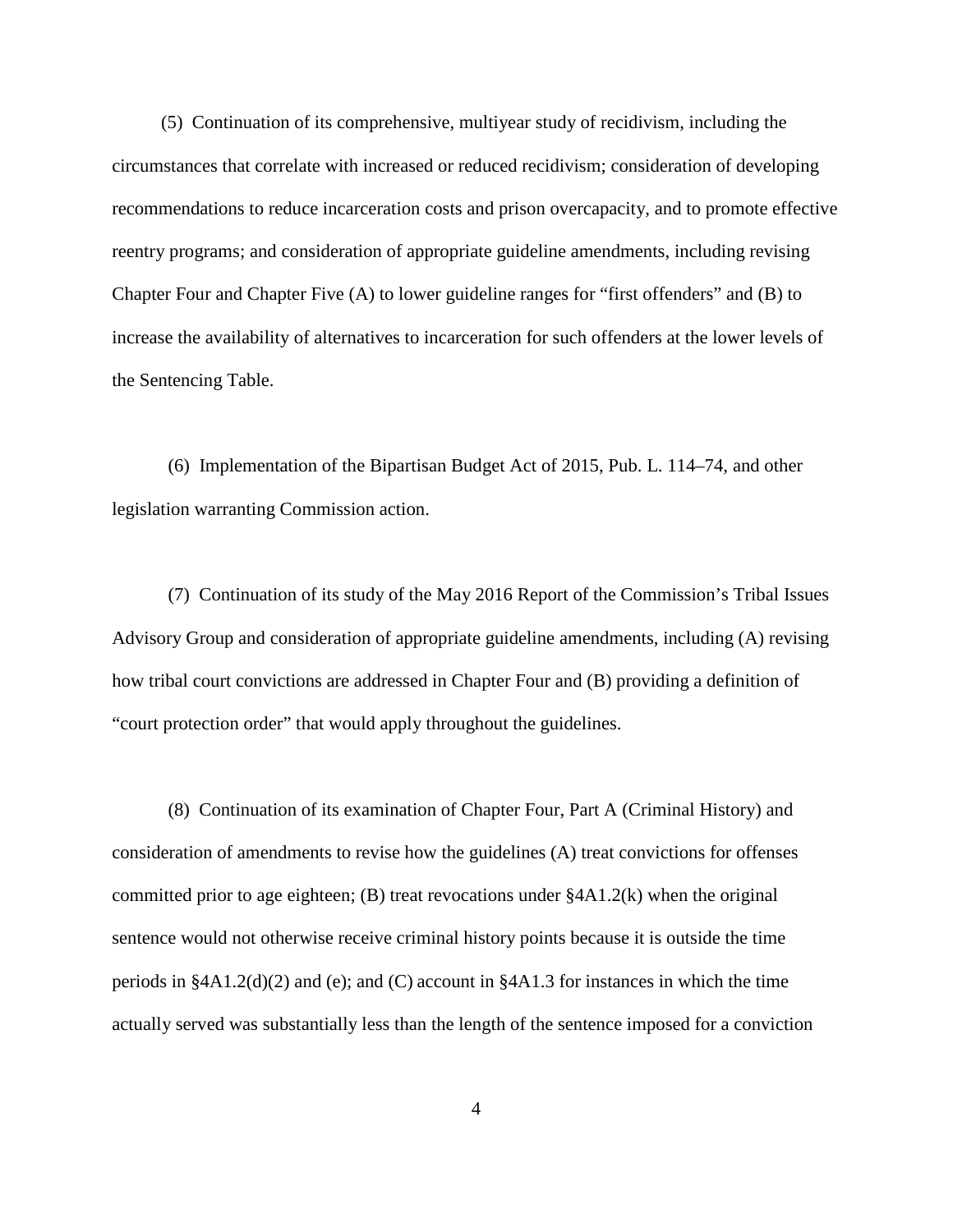counted in the criminal history score.

(9) Continuation of its study of alternatives to incarceration, preparation of a publication on the development of alternative-to-incarceration programs in federal district courts, and consideration of appropriate guideline amendments, including consolidating Zones B and C of the Sentencing Table in Chapter 5, Part A.

(10) Resolution of circuit conflicts as warranted, pursuant to the Commission's authority under 28 U.S.C. § 991(b)(1)(B) and <u>Braxton v. United States</u>, 500 U.S. 344 (1991).

(11) Consideration of other miscellaneous guideline application issues, including whether a defendant's denial of relevant conduct should be considered in determining whether the defendant has accepted responsibility for purposes of §3E1.1.